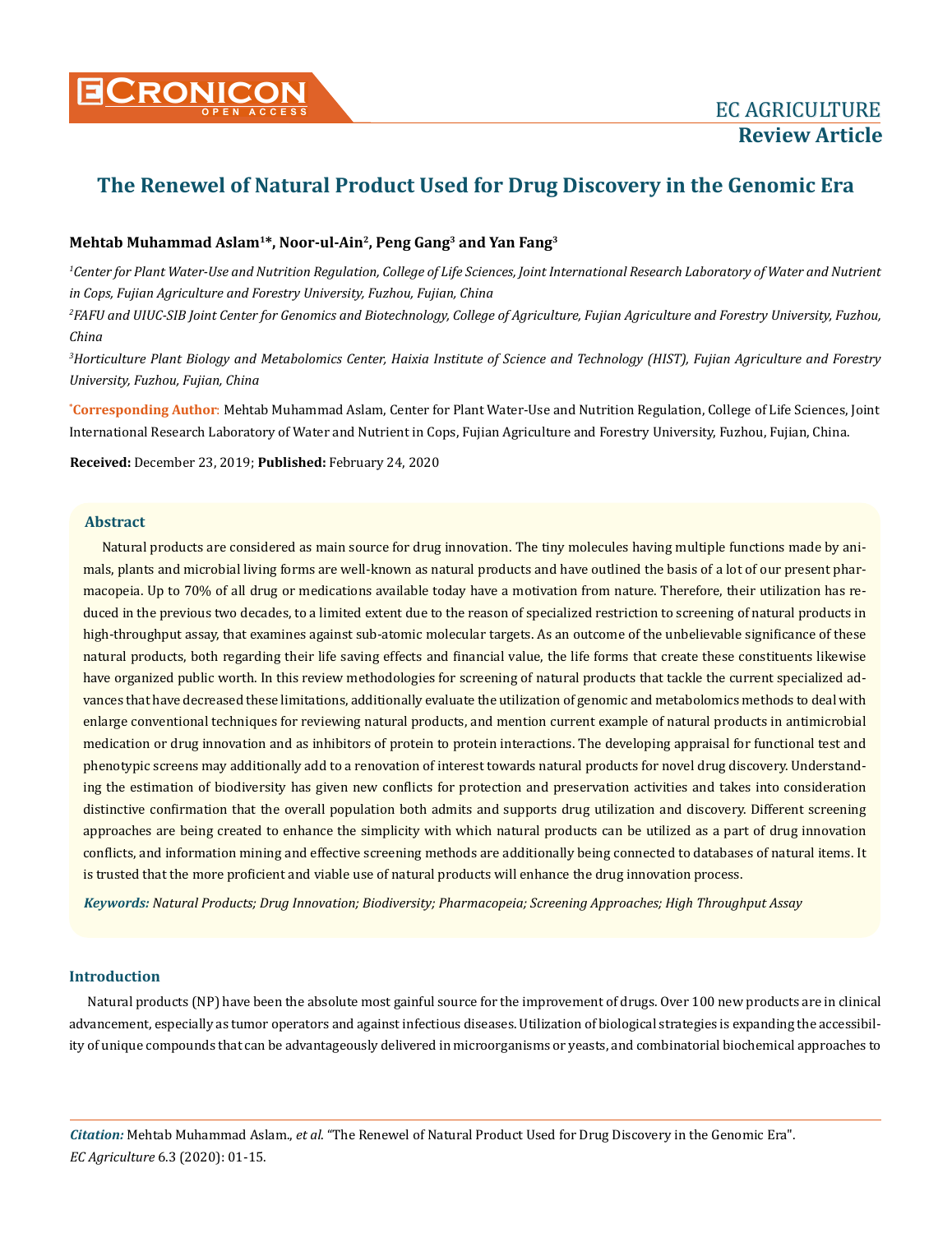make screening libraries that nearly look like drug related compound. Natural products have vast structure and substance classified variability that can't be coordinated by any artificial libraries of small particles and keep on inspiring novel findings in science and medication. They are evolutionary improved as medicine or drug like particles and remain the best origins of drugs [1]. However, NP from animals and plants being the source of the origin of for all drugs have kept on entering clinical trials or to stimulates compounds that have entered clinical trials, especially as anticancer and antimicrobial agents [2].

The possibility that the impact of a medication or drug in the human body is intervened by particular interactions of the drug molecule with natural macromolecules, (proteins or nucleic acids) directed researchers to the conclusion that individual chemicals are required for the natural activity of the drug. This made for the start of the advanced period in pharmacology, as unmodified chemicals, rather than unrefined extracts of therapeutic plants, turned into the standard drug. For example, Drug compound extracted from unrefined extract are morphine, the dynamic agent in opium and digoxin, a heart stimulant extracted from *Digitalis lanata*. Natural science likewise prompted the combination of huge numbers of the natural products segregated from different organic sources [1].

As a general standard, diverse living things have a tendency to expand distinctive kinds of NPs. For instance, the NPs of marine and terrestrial microorganisms, invertebrates, fungi and higher plants each have particular and remarkable structural highlights. These outcomes from the establishment of NPs, through enzymatic responses, catalyzed by proteins customized by DNA sequences that contrast extremely between the source living organisms, these dissimilarities in DNA reflect the divergent evolutionary powers following up on these living organisms. Moreover, geologically assorted examples have a tendency to likewise be chemically different, and in this manner, the examination of the same or comparative organism from various areas has been a gainful way to deal with the innovation of novel substance elements. As NP bioprospecting has turned out to be worldwide in scope, this has fundamentally offered ascend to communityoriented interactions between researchers in various nations and in addition government association in the dissemination of widespread science [3].

A detailed examination of new medicines certified by the US Food and Drug Administration (FDA) during the span of 1981 and 2010 [1] uncovered that 34% of those drugs that were synthesized manipulating tiny molecules were characteristic items or direct products of natural products e.g. the statins, tubulin-restricting anticancer medications and immunosuppressant. Plant-determined NPs are additionally essential medication sources, however contrasted with bacterial and fungal frameworks, genomics-driven natural item detection in plants is in the beginning period [4].

There have been many advantages in introducing natural product drug innovation worldwide although, this has required international strategies and procedures in order to retard potential damage and different problematic issues. For instance, damaging microorganisms, bugs or other prominent species may be transported alongside logical specimens and cause huge natural harm to the environment. Microorganisms, which are effectively transported, have been the concentration of numerous modern drug discovery programs play an important part in formation of variety of drugs and newly synthesized compounds [5].

The view that natural items are unsuited with drug exposure approaches that depend on high-throughput screening (HTS) coordinated at sub-atomic targets. The utilization of metabolomics and metagenomics in distinguishing new classes of natural products, for example, those from already non-developed is worth to be studied.

Natural products have been the absolute most gainful source that leads for the improvement of drugs. Over 100 new products are in clinical advancement, especially as tumor operators and against infectives. Utilization of atomic organic strategies is expanding the accessibility of unique compounds that can be advantageously delivered in microorganisms or yeasts, and combinatorial biochemical approaches are being founded on natural product structures to make screening libraries that nearly look like drug related compound. Different screening approaches are being created to enhance the simplicity with which natural products can be utilized as a part of drug in-

*Citation:* Mehtab Muhammad Aslam., *et al*. "The Renewel of Natural Product Used for Drug Discovery in the Genomic Era". *EC Agriculture* 6.3 (2020): 01-15.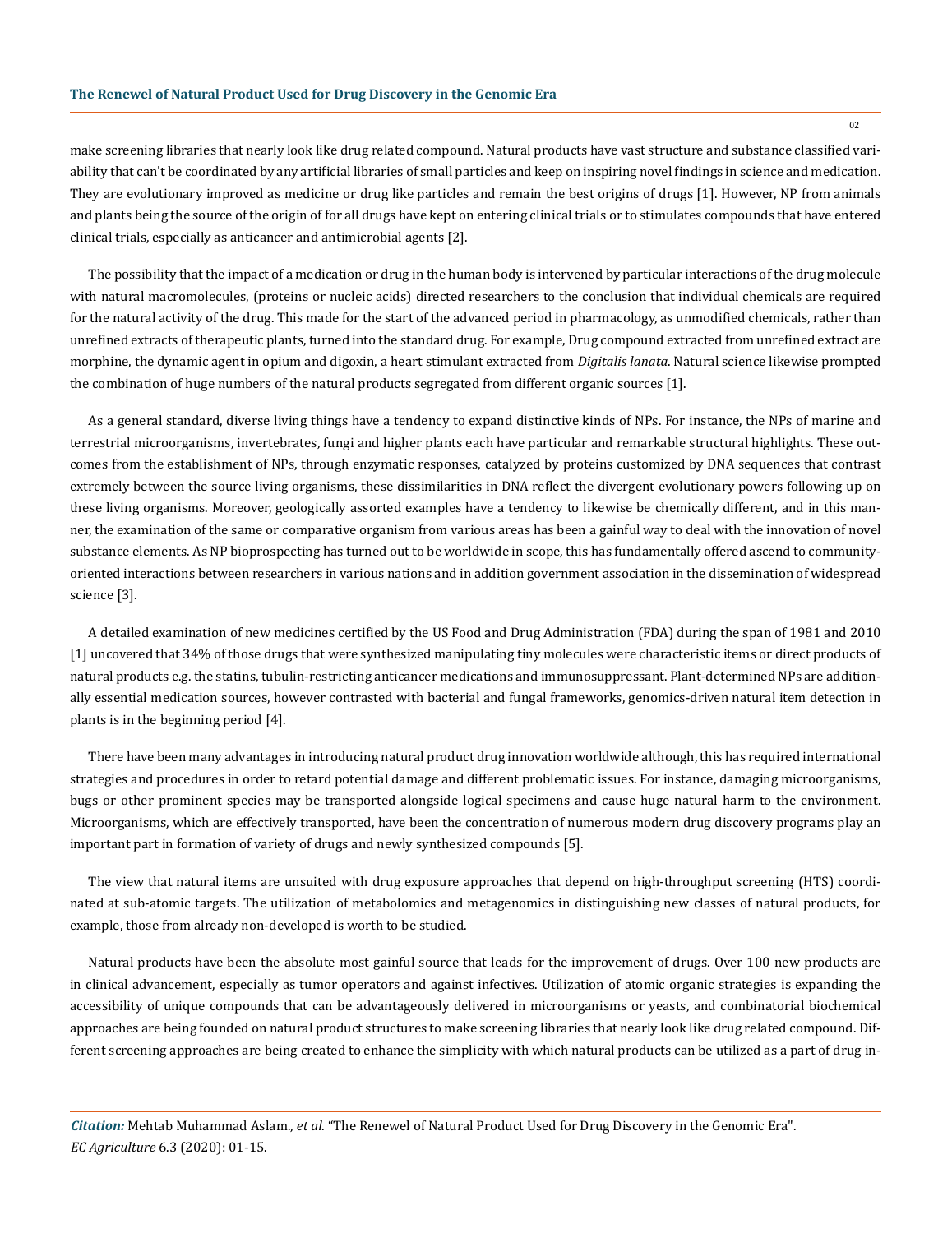novation conflicts, and information mining and virtual screening methods are additionally being connected to databases of natural items. It is trusted that the more proficient and viable use of natural products will enhance the drug innovation process [6].

#### **Advances in natural product-based screening**

The conventional approach of bioassay-guided separation of natural product is being altered to exploit innovative advances, to ensemble current knowledge in therapeutic science and to investigate naturally significant biochemical space by means of cheminformatic ways to deal with the idea of libraries.

#### **Enhancing the applicability of natural products-based screening collections**

Conventionally natural product looks into, concentrated extracted sample which are screened using bioassays. Such extracts are complex mixtures. The greater part of the extract may achieve the biological focus in the study; however, a few parts might be in fixations that are too low to have quantifiable impacts, or the signal from the measure might be confused by impedance or irritation mixes, or by the added substance or synergistic impacts of a few compounds. Separating each compound from an unrefined extract takes ahead of time for screening, in any case, is probably going to be excessively burdensome and un-efficient, making it impossible to be possible for huge quantities of tests samples [2].

An initial step towards shortening extracts and making them more appropriate for use in bioassays is to eradicate compounds that are probably going to cause relics: polyphenol tannins are the typical suspects in plant extracts. At that point, parts of decreased complex nature can be set up for screening, enabling the scale to be scaled down and the speed elevated.

The utilization of simplified divisions, together with delicate NMR procedures, has tended to the confinement and structure-explanation bottleneck. Moreover, as divisions are set up by a chromatographic technique, consequent chromatography on existing divisions will probably be achievable, maintaining a strategic distance from the past risk of not finding the capable constituent in active unrefined crude extracts [7].

#### **Qualities of screening libraries based on natural products**

Natural basic space has been characterized as the protein binding endpoints for potential ligands [8]. In the event that screening is seen as the expression of particles in chemical space that are 'correlative' to the natural space for macromolecular targets related with sickness pathology, a key issue is the organic relevance of the basic variety in synthetic libraries [8]. The larger part of screening libraries that depend on artificial manufactured compounds are made out of compounds that have drug-like or lead-like properties as to retention, appropriation, digestion, discharge and poisonous quality characteristics with compounds that have accessible groups or other tricky biochemical substructures removed [9].

These outcomes in a subset of synthetic decent variety that is pointed towards cell penetrability and oral bioavailability, however which still does not address the issue of naturally pertinent substance space. Accordingly, the screening of huge quantities of compounds is commonly still important to recognize active compounds. The switch approach is to begin with an arrangement of naturally significant chemicals and afterward to apply medicate like or lead-like ADMET channels. Common items keep a unique favorable position in this approach, as they innately fall in districts of organically relevant chemical substance space [10].

Other than similarity of natural products depends on chemical structure, likeness measures can equally be founded on physico-chemical properties. The synthetic chemical space direction tool ChemGPS-NP was utilized to examine natural product and bioactive medicinal compounds in the WOMBAT database [11]. There was constrained overlap between the biologically significant synthetic chemical space secured by natural products and the biologically important chemical space secured by therapeutic science compounds. this strategy demonstrated that natural products cover parts of the chemical substance space that need representation by medicinal science related

*Citation:* Mehtab Muhammad Aslam., *et al*. "The Renewel of Natural Product Used for Drug Discovery in the Genomic Era". *EC Agriculture* 6.3 (2020): 01-15.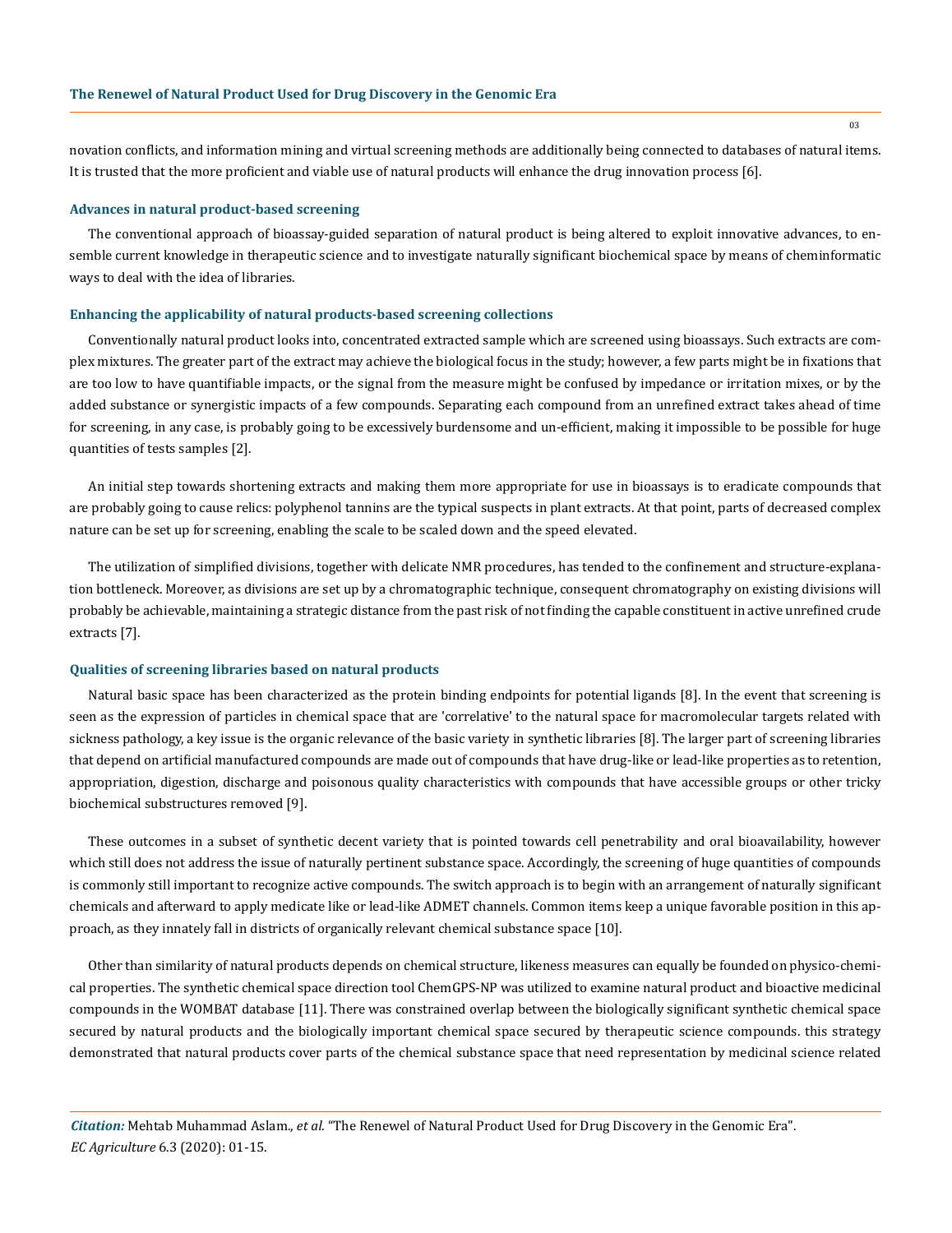compounds. Such natural products might be valuable novel leads [12]. An examination of the Euclidean distance (EDs) in chemical compound space between authorized drugs incorporated into the GVK BIO medicate drug database and natural products from the Dictionary of Natural Products distinguished numerous drug natural product braces. This investigation discovered that 99.5% of all medications or drug have a natural product 'neighbor' that is nearer than ED = 10, and that 85% of medications or drug have a natural product neighbor nearer than ED = 1, where ED = 0 is a correct match. This investigation showed that natural products with short EDs to any authorized medication might be a potential lead against an indistinguishable target from that of the drug. These property-based resemblance counts can recognize structurally divergent compounds that have neighbors with comparable properties [13].



*Figure 1: Biologically related chemical space is better occupied by natural products instead of synthetic compounds [14].*

 In the above diagram it is represented that, there are 22,724,825 economically accessible compounds in the ZINC database 286, as signified by vast dark colored circle. By correspondence, there are around 160,000 remarkable natural products in the Dictionary of Natural Products, denoted in surmised scale by the slight green circle. B. Compounds that are naturally important by definition 'hit' a biological target. The ZINC database (denoted by Yellow Square) is anticipated to permit virtual screening of recorded compounds, which are in prepared to-dock three-dimensional arrangements. The average size of physical screening libraries ranges from ~100,000 compounds to a large number of compounds. Screening libraries might be fit in with Lipinski's rule of five (denoted by the blue square) or to be leadlike (denoted by the purple square) with moderated atomic mass and lipophilicity. The ZINC database's medicine like subset comprises of 15,798,630 compounds, though a similar database's lead-like subset involves 6,687,370 compounds. Significant efforts, learning and expertise is required to choose a particular screening subset that is improved with naturally applicable compounds (denoted by the tiny green square). By differentiate, every single normal item possesses biologically significant compound space (as depicted by protein overlap topology) [14].

*Citation:* Mehtab Muhammad Aslam., *et al*. "The Renewel of Natural Product Used for Drug Discovery in the Genomic Era". *EC Agriculture* 6.3 (2020): 01-15.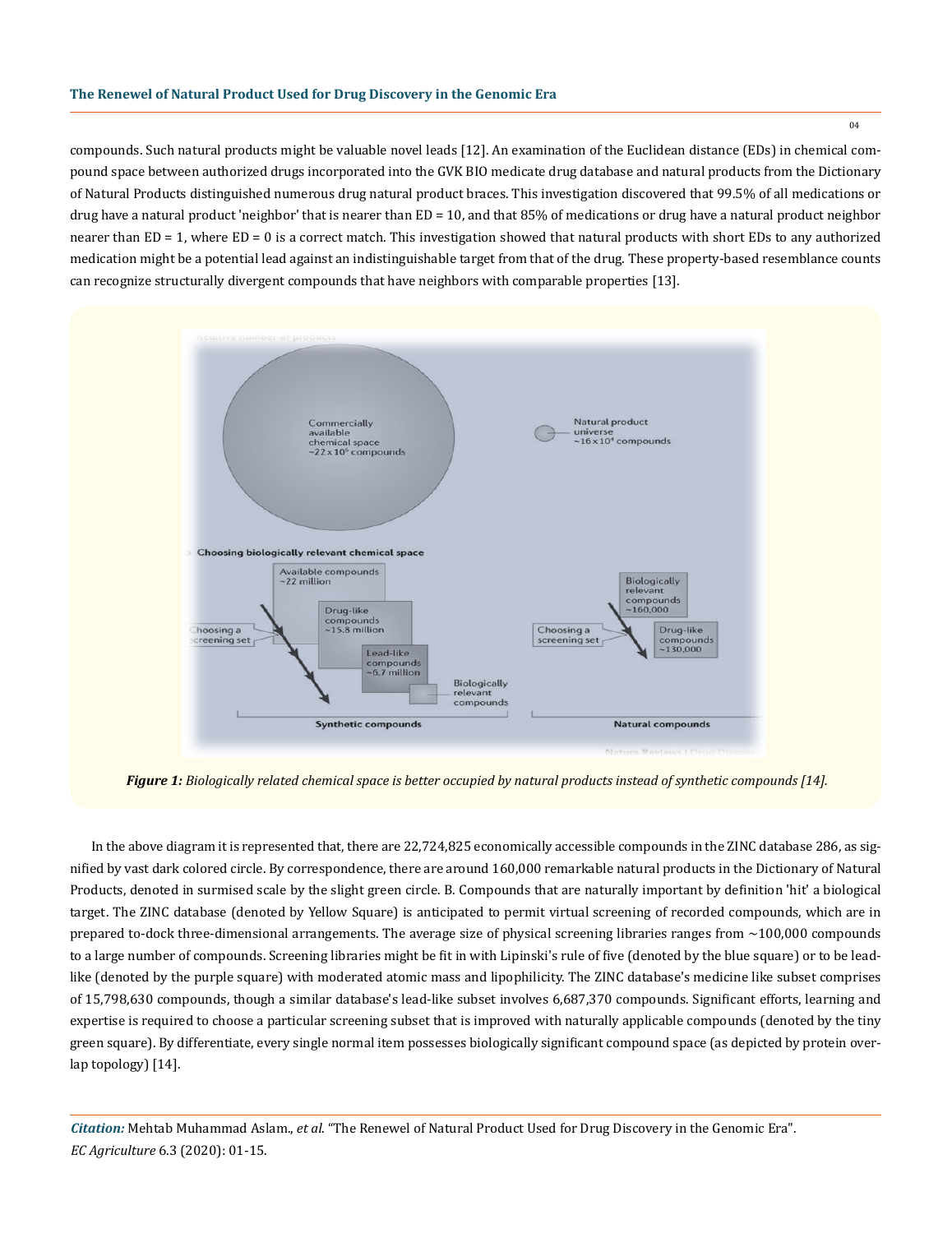#### **Employing Omics approaches to natural products**

The assurance of genomics is the recognition of unique drug targets. Except few cases, data given by genomics approaches is deficient to decide if a gene relates to an ideal drug target. Without feasible drug focuses for a specific disorder, the pharmaceutical business has known to go around conventional target recognition and scan at first for strong tiny molecules in scheme of causing infection. Late advances in cell innovations permits to examine infection related pathways in cell schemes for attractive biochemical effectors. For example, penicillin or cyclosporine A were distinguished in related cell assay before explanation of their individual molecular targets. The present examination involves quickly distinguish drug focuses on that have been pre-approved by the adequacy of their tiny particle ligands.

#### **Profiling and separation by applying metabolomics**

The utilization of metabolomics in natural product investigation started around 10 years after it was already recognized in the fields of biomedical and agrarian research with the appearance of photograph diode arrays [15] in conjunction with HRFTMS 56 (high-resolution Fourier transform mass spectrometry) identifiers that were combined with HPLC (high performance liquid chromatography). By the start of the thousand years, high-throughput sequencing was developing and there was a move from pure hereditary research to the explanation of gene aptitude and expression [16].

Metabolomics ascended from the ideas of metabolic profiling and hold the objective of subjectively and quantitatively examining all of the metabolites that are confined in an organism at a particular time and under particular conditions. This approach eventually permits indirect observing of gene and the biochemical status of a living organism. A mixture of metabolomics and genomics can be utilized to enhance a biosynthetic pathway to specifically produce naturally dynamic supplementary metabolites [17]. By the start of two thousand years, high-throughput sequencing was rising and there was a move from pure hereditary research to the clarification of the function of gene and its expression [16].

The ability of an organism to deliver secondary metabolites is a phenotype and these metabolic phenotypes have been investigated utilizing metabolomics (which, in such cases, may likewise be known as phenomics The essential scientific strategies HRFTMS61, Standard NMR techniques or pulse sequence are being reconceived to recognize an erratic mixture of metabolites in an average extract of natural product. One strategy for doing this is two-dimensional J-resolved NMR [18].

Metabolomics data can be extracted to propose biosynthetic pioneers that can be valuable in designing pathways to expand the yield of the useful natural products. For instance, in the formation of ephedrine bronchodilators, directed metabolic profiling and similar biochemical investigations uncovered Benz-aldehyde to be an imperative ancestor of phenyl-propylamino alkaloids delivered in *Ephedra* spp. [19]. In addition, through metabolic profiling it was conceivable to research the biosynthesis of tanshinone and to expand the declaration of one of the tanshinone-blending chemicals, SmCPS (*Salvia miltiorrhiza* copalyl diphosphate synthase), in *S. miltiorrhiza* hairy root cultures, along these lines expanding general tanshinone production. Tanshinones have indicated guarantee as restorative specialists for oxidative pressure damage in neurodegenerative, cardiovascular and cerebrovascular disorders [20].

For example, tanshinones have been found to defer the advancement of ischaemia prompted by myocardial dead tissue in rats by diminishing infarction estimate and enhancing systolic function [21]. Epothilones from the mycobacterium *Sorangium cellulosum* are potential anticancer medications that go about as microtubule disruptors, comparatively to taxanes [22]. A few epothilone analogs are right now experiencing clinical trials: patupilone (called as EPO-906 or epothilone B) has experienced Phase III trials in the United States, and Phase III trials are progressing in the United Kingdom, Spain and Greece for ovarian malignancy treatment. Ixabepilone (Ixempra; Bristol-Myers Squibb), a simple of epothilone B, has been endorsed for the treatment of bosom cancer [23].

The biosynthetic cluster of genes epothilones have been broadly studied and 56-kb epothilone biosynthetic gene cluster was reassembled utilizing exceptional limitation locales (which took into account future module compatibility) in the guanine-and cytosine-rich host *Myxococcus xanthus* [24].

*Citation:* Mehtab Muhammad Aslam., *et al*. "The Renewel of Natural Product Used for Drug Discovery in the Genomic Era". *EC Agriculture* 6.3 (2020): 01-15.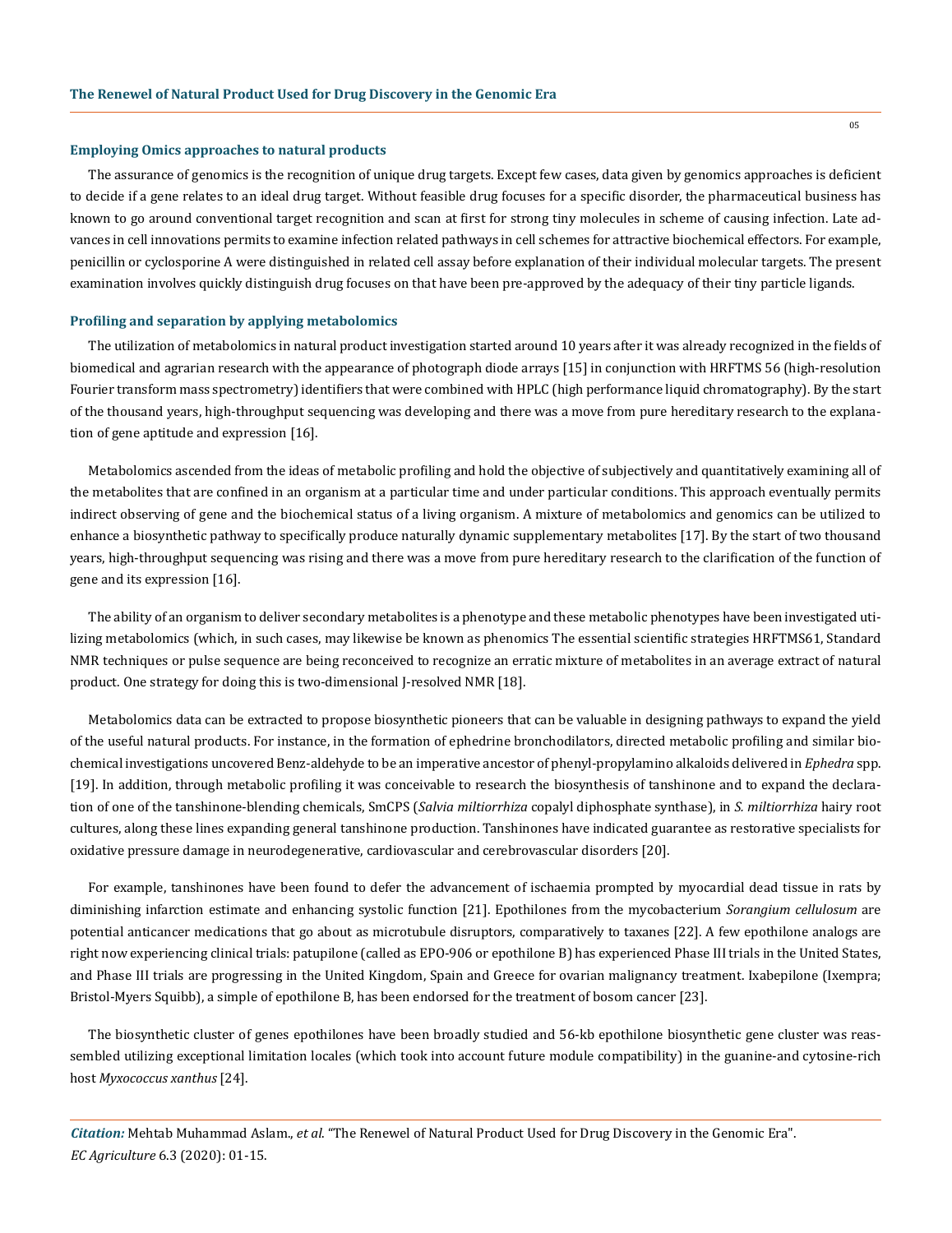



06

*Figure 2: Workflow data of metabolomics in natural product research [25].*

In the above-mentioned diagram samples are submitted to LC- HRFTMS (liquid chromatography- high-determination Fourier-transform mass spectrometry), LC-PDA (liquids chromatography- photodiode exhibit) and LC-1D/2D NMR (liquid chromatography-one dimensional/two-dimensional NMR spectroscopy) examination. The mass spectrometry data are additionally prepared utilizing differential articulation investigation programming, for example, MZmine, MZmatch and XCMS. This product is coupled to databases, for example, the Dictionary of Natural Products (DNP), AntiBase, or MarinLit to dereplicate known common items against the novel optional metabolites. Pre-gathered LC-PDA and LC-1D/2D NMR information affirm the dereplication comes about. The prepared information is subjected to multivariate investigation utilizing both PCA (vital segment examination) as well as OPLS-DA (orthogonal incomplete slightest squares discriminant investigation). The outcomes are then plotted in S-plots and warmth maps. Through example acknowledgment, latent versus dynamic and known versus novel natural items are arranged to characterize the natural items that will be focused for advance detachment and scale-up work [26].

A unique example of excessive capability of genome mining in drug invention is biosynthesis of pneumocandin B0, a lipohexapeptide from the parasite fungi *Glarea lozoyensis*. Pneumocandin B0 was reprivatized to give its antifungal semisynthetic congener caspofungin, which is as of now permitted as a treatment against the human pathogenic organism *Candida albicans*. Unraveling the *G. lozoyensis* genome disclosed a rich collection of new normal item encoding genes [27] permitting the building of novel pneumocandin byproducts with increasingly attractive pharmacological properties. The formation of hostile to infective compounds with novel methods of activity has likewise been investigated through metagenomics. Guadinomines are delivered by *Streptomyces spp*. K01-0509 (Iwatsuki Uchida., *et al*. 2008) and restrain the type III secretion framework (TTSS) of Gram-negative microscopic organisms. Destructiveness of numerous pathogenic Gram-negative microscopic organisms involving *E. coli, Salmonella spp., Yersinia spp., Chlamydia spp., Vibrio spp.* and *Pseudomonas spp.* requires the TTSS, which use as a physical assessment (probe) to identify the proximity of eukaryotic living organisms and to emit proteins before infection.

Hereditary knockout animals can likewise be utilized to recognize pathways significant to obsessive phenotypes. For instance, various hereditary strains of mice create wounds and lipid plaques when they are encouraged an eating routine that advances hyperlipidemia. Be that as it may, knockout mice without the real transporter of plasma cholesterol, apolipoprotein E, suddenly shapes plaques on a typical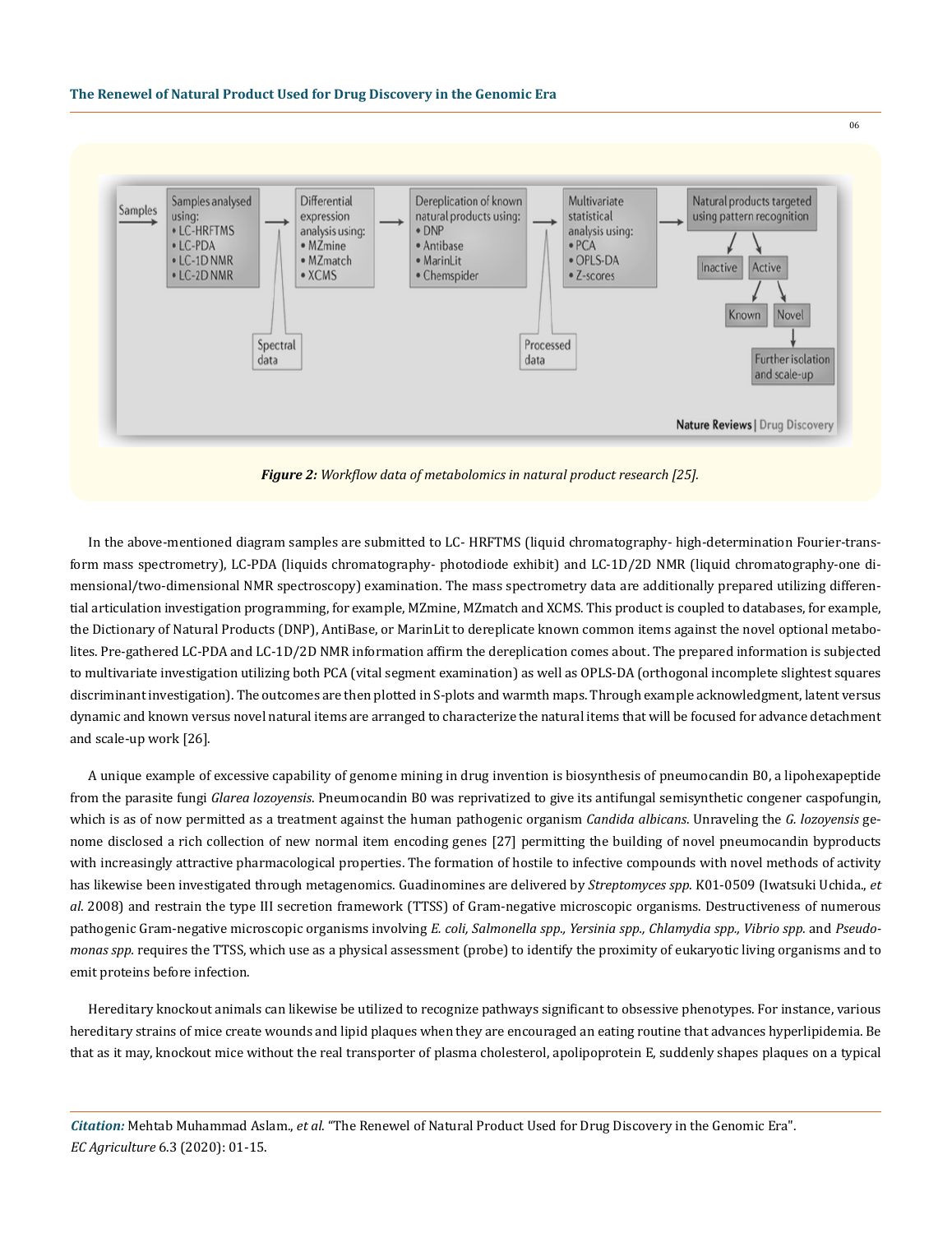eating routine, in this manner involving a part for cholesterol in cardiovascular sickness. Gene knockout animals can be utilized to investigate phenotypes coming about because of the exclusion of a given target. In this manner, Central nervous system (CNS)- target articulation of controller of G protein Gi protein (RGS-I) Gqα protein prompts tremulousness, diminished weight, elevated reaction to the 5-HT2C receptor agonist RO600175 (which instigates anorexia), and writhing to the 5-HT2A receptor agonists 2,5-dimethoxy-4-iodoamphetamine and muscarinic agonist pilocarpine (at fixations that are insufficient in ordinary mice) [28].

#### **Chemical sources for potential drugs**

A beginning stage to this procedure is the meaning of what the medicinal end purpose of the drug innovation process will be named as drug. There are definite properties that particles must need to qualify as remedially valuable chemicals. While in principle, any particle having action that can be brought into the body compartment containing the medicinal target could be a feasible drug, practically speaking, remedially valuable molecules must be consumed into the body (more often than not by the oral course), disperse to the natural focus in the body, be steady for a timeframe in the body, be reversible with time (discharged or corrupted in the body after a sensible measure of time), and be nontoxic. In a perfect case, drugs must be low sub-atomic weight bioavailable particles. Cooperatively these desirable properties of molecules are frequently called as "drug like" properties. A helpful set of four plans for such particles has been proposed by Lipinski and colleagues.

Molecules that satisfy these criteria normally can be viewed as feasible remedially valuable drugs, giving they have target action and couple of lethal symptoms. In particular, these standards express that "druglike" particles ought to have under five hydrogen-bond donor atoms, a molecules mass of (500 Da) and high lipophilicity and the summation of nitrogen and oxygen molecules ought to be 10. Subsequently, while evaluating the potential helpful medication focuses on, these properties must be needed to take into consideration [29].

Traditionally, NP have been considered as main origin of molecules. Shennong Herbal (100 B.C.), Tang Herbal (659 A.D.), Chinese Materia Medica (100 B.C.), Indian Ayurvedic framework (1000 B.C.), and books of Tibetan prescription Gyu-zhi (800 A.D.) all of above described documentations provide homemade solutions for disease. Some therapeutic substances have their causes in geological analysis. For instance, people indigenous to the Amazon River had for some time been known to utilize the bark of the *Cinchona officinalis* to treat fever. In 1820, Caventou and Pelletier removed the dynamic antimalarial quinine from the bark, which gave the beginning stage to the manufactured antimalarials chloroquine and mefloquine [30].

Conventional Chinese natural pharmaceutical has produced compounds, for example, artemisinin and its byproducts for the treatment of fever from *Artemisia annua*. The anticancer vinca alkaloids were detached from the Madagascar periwinkle *Catharanthus roseus*. Opium is an old therapeutic ingredient depicted by Theophrastus in the third century B.C., which was utilized for a long time by Arabian doctors for the treatment of diarrhea and "alleviation of affliction" (as portrayed by Sydenham in 1680) in the Middle Ages. Known to be amalgam of alkaloids, opium outfitted medicinally helpful clean alkaloids when Serturner separated morphine in 1806, Robiquet disconnected codeine in 1832, and Merck detached papaverine in 1848. At present, just 15% of the 25,000 types of higher plants have been examined for conceivable helpful action. Of medicines in the United States composed in the vicinity of 1959 and 1980, 25% contained extract of plants or dynamic principals [31].

From this point of view, NP have all the assigns as an awesome future origin of drugs. Be that as it may, technologically, there might be evolutionary burden against organic action of natural items. In this way, while a huge number of years of particular burden has developed small molecules that particularly interface with physiological receptors (e.g. neurotransmitters) with little "cross talk" to different targets, it have discussed that same years applied a specific evolutionary strain to advance receptors that cooperate just with those particles and not the bundle of natural items to which the life of organisms has been revealed. In useful terms, natural items as drug or beginning stages for drugs have certain inborn drawbacks also. In particular, these have a tendency to be costly, not synthetically tractable (fundamentally mind boggling and hard to derivatize) and include troublesome and costly scale-up systems (dynamic species have a tendency to be minor

*Citation:* Mehtab Muhammad Aslam., *et al*. "The Renewel of Natural Product Used for Drug Discovery in the Genomic Era". *EC Agriculture* 6.3 (2020): 01-15.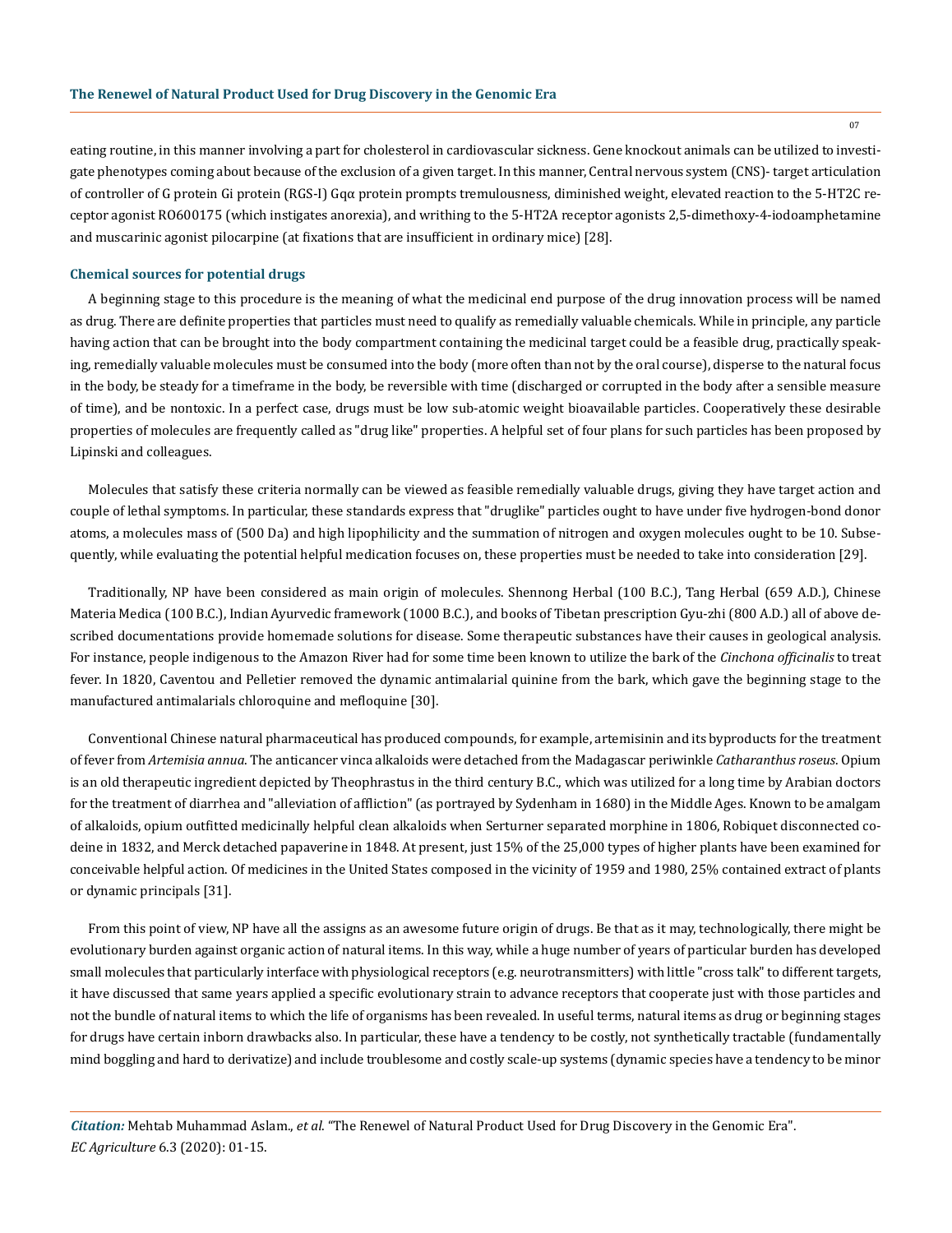08

segments of tests). Natural items likewise frequently contain a bigger number of ring structures and more chiral focuses and have sp3 hybridization bridgehead atoms introduce [32].

Natural products are regularly high in steric unpredictability and, containing few nitrogen, halogen, and sulfur molecules and being oxygen rich with numerous hydrogen byproducts, natural items frequently are extremely inclined to enzymatic responses. Also, a pragmatic issue in using such pharmacophores is the unpredictable curiosity and licensed innovation that may come about. Notwithstanding these deficiencies, between the years 1981 and 2002, of the 67% of 877 manufactured new substance elements, 16.4% used pharmacophores got straightforwardly from natural products [33].

#### **Opportunities for natural products**

There are numerous cases of natural products being utilized as a part of medication finding endeavors that are coordinated at an extensive variety of signs past their traditional assets antimicrobial and anticancer experts. For instance, natural drugs and segregated compounds have been tried in models of Alzheimer disease sand of diabetic neuropathy [34]. Here, we concentrate on two noteworthy regions: antimicrobials, and modulators of protein- protein interface.

## **Antimicrobials**

Natural products have given the beginning stages to a large portion of the real classes of anti-biotic agents, including the β-lactans, rifamycins, aminoglycosides, antibiotic medications, streptogramins, macrolides, lipopeptides and glycopeptides. Since 2000, 22 new anti-microbial have been propelled for treating diseases in people, however just five of these signified to new compound classes 8: the lipopeptide daptomycin, the pleuromutilin retapamulin and the tiacumicin fidaxomici recognized 56 anti-toxins that were experiencing clinical trials in 2013. Of these, nineteen signified to new basic layouts and eleven were identified with natural product. In the previous 30 years, characteristic item examine has additionally given the main new class of antifungal medications - the echinocandins [34].

There is still a squeezing necessity of new and better anti-infectives. The present rate of introducing new antimicrobials may not be adequate to adapt the development of microscopic organisms (bacteria, fungi) and parasites that are invulnerable to accessible agents [35].

**Protein- protein interactions:** Are viewed as difficult emphases for little molecules though such interactions have numerous basic parts in physiology and may along these lines express essential beneficial targets for health. Screening natural products or items might be more effective than screening conventional assembly of compound, in light of the fact that the much-complicated shape and bigger size of common items may make them more possible links between vast regions of the included proteins. In principle, inhibitors of protein- protein interactions may have more selectivity than, for instance, inhibitors of the dynamic region of enzymes, because of the fact that there might be more structural variability in protein interactions than in dynamic or active regions. Inhibitors can block interactions by joining with basic areas of (at least one) of the proteins, or by means of an allosteric mechanism [36].

The linkage between the tumor silencer protein p53 and its monitoring protein MDM2 has served both as a model for protein- protein interactions and as a test to discover intense and specific inhibitors (Dömling 2008). p53 manages the cell cycle in reaction of stress and its ability is ceased in numerous cancer related cells, making it an essential helpful target. Byproducts of the natural item chalcone were disclosed by enzyme linked immunosorbent assay (ELISAs) and NMR measures to distress the p53- MDM2 interaction (Stoll Renner., *et al*. 2001). Screening of a huge gathering of microbial extracts prompted the recognizable proof of chlorofusin as an inhibitor of the p53- MDM2 interaction Chlorofusin is a moderately extensive and complex particle (it has an atomic mass of 1,363 Da), despite the fact that it has been synthesized. Another compound group screen publicized stronger p53- MDM2 inhibitors, including nutlin 3 (Vassilev., *et al*. 2004). Nutlin 3 has a half-maximal inhibitory concentration (IC50) of 90 nM and displays exercises against a few malignancy cell lines *in vitro* and in different animal tumor models. Presently known as RG7112 or RO5045337, it has finished Phase I trials in different diseases, however has not yet advanced further [37]. A tryptamine-inferred compound (JNJ-26854165, otherwise called serdemetan) has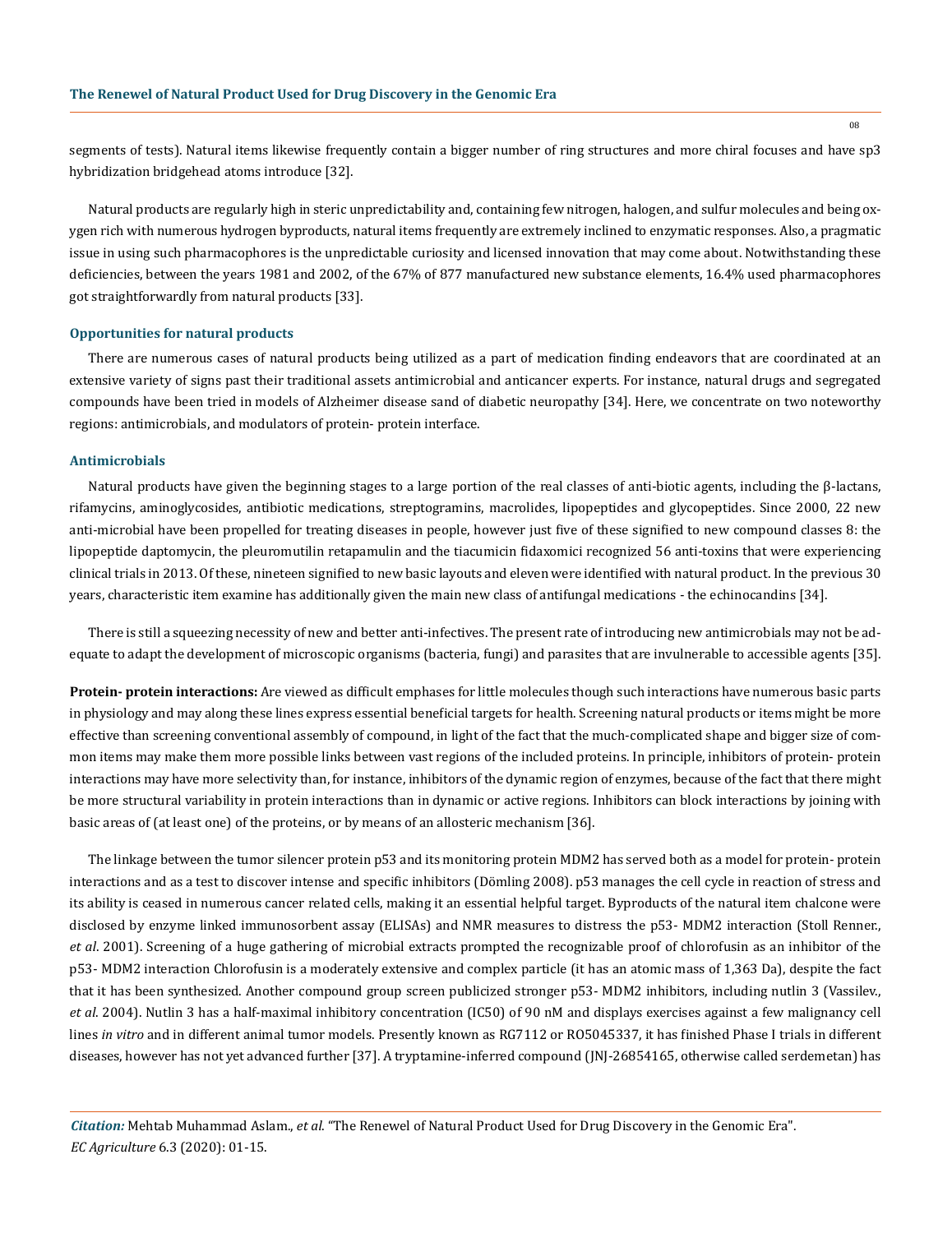

*Figure 3: Some structural formula of biologically active natural compounds [34].*

likewise been in Phase I trials in patients with strong, stubborn tumors. This compound had already been appeared to be active in a few *in vivo* cancer models and has all the more as of late been found to restrain cholesterol transport in malignancy cell lines [38], an activity that may add to its anticancer movement *in vivo*.

Natural products have additionally been utilized to disturb interactions amongst proteins and RNA. For instance, spliceostatin A (which is synthetically engineered byproduct of a natural product from a juices of a Pseudomonas species categories) splicing of blocks and atomic maintenance of pre-mRNA, most likely by authoritative to the SF3b complex of the U2 little ribonucleic-protein and hindering its relationship with the U2 tiny atomic RNA assistant factor [39]. Overall, protein-protein interactions are being perceived as feasibly druggable targets, and natural products are probably going to give more encourages future improvement.

#### **Development of new drug**

Drug development and discovery is a repetitive procedure. It moves backward and forward between hypothetical biology; the important, proper, and others conscious utilization of animal test prove to decide a compound's organic action in the body; and curative science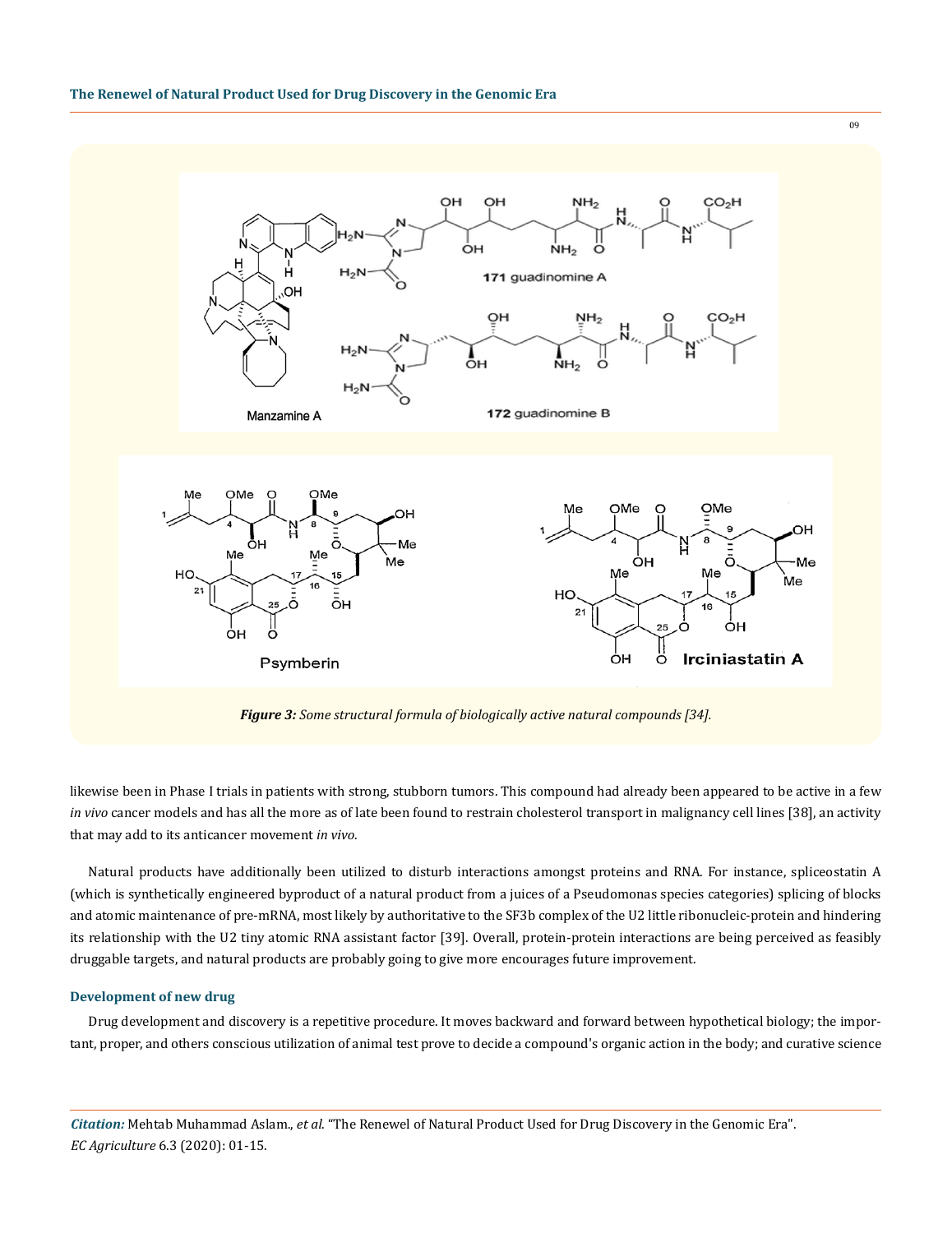to advance the compound. At that point in human investigations, clinical perceptions test theories about how an applicant medication may target malignancy cancer cells; decide its security and powerful measurements; and contrast its capacity with contract tumors or stop growth movement in respect to standard treatment. The NIH for the most part helps finance all phases of research up through stage II clinical trials. While NIH likewise bolsters some stage III clinical trials, this segment of the medication advancement process is typically subsidized by industry and other private associations and is recognized by blue border. Since this procedure is so rough, just four to seven percent of applicant drugs get authorization from the Food and Drug Administration (FDA) [40].



#### **Screening of natural products**

Natural products (NP), importantly streptomycin and rifampicin, have assumed as an impressive role in TB control. Regardless of the strength of natural product anti-microbial for other bacterial contaminations, there were no new natural product leads for mycobacteria until 2012 [42]. it was reported that the system of activity of pyridomycin, an antitubercular natural product was initially found in 1953. After choosing pyridomycin-safe mutants took after by WGS, the creators recognized the INH target InhA as the objective of pyridomycin. Since INH is a prodrug that requires initiation by catalase-peroxidase KatG, resistant is most generally connected with transformations in the katG gene. INH-resistant clinical confines harboring a change in katG held affectability to pyridomycin, making this common item a promising lead compound to target InhA in resistant of drug separates and giving consolation to reinvestigation of natural product libraries utilizing novel methodologies [43].

#### **Clinical testing**

The last, yet most costly and work concerted, stage in the drug innovation process is the analysis of applicants in a clinical trial testing. This is done in periods of expanding power and precision. Stage I clinical trials investigate the first run through initial contact to people to quantify resistance and wellbeing in human volunteers. These trials comprise of rising dosage concentrates to decide greatest tolerated dosage by means of expected path of organization. What's more, pharmacokinetic studies may incorporate numerous dosing in readiness for the following stage simultaneously; to be specific, Phase II trials. At this phase there might be understanding inclusion to all the more precisely reflect focused on people (i.e. geriatric, sound patients to poisonous malignancy drugs) to recognize special properties, for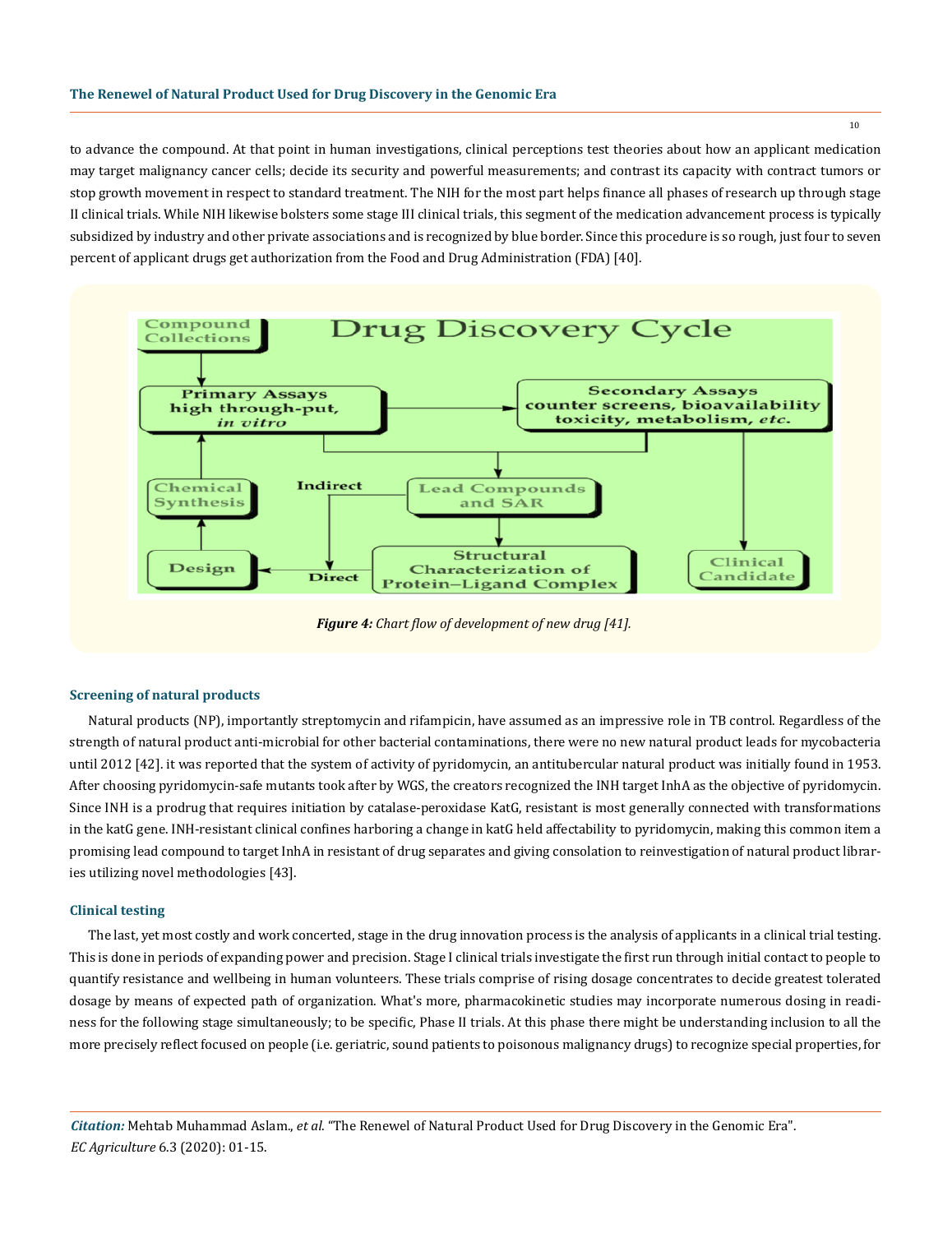example, contrasts in resistance (i.e. schizophrenics are 200 times more tolerant of the reactions of haloperidol than normal volunteers) [44].

Should an applicant exhibit constructive outcomes in Phase I trials, at that point Phase II trials (introductory clinical examination for treatment viability and proceeded with investigation of safety) are started. These trials are isolated into two separate stages: Phase IIa trials are restricted to decide some level of viability, while Phase IIb trials are more broad and costly including a bigger number of patients (100 to 200). At this stage, biochemical and physiological files of viability are looked for in a twofold visually impaired (neither patient nor clinicians know which gather gets medication and which gets a fake treatment) setting. Notwithstanding a fake treatment arm, the Food and Drug Administration (FDA) frequently requires a positive control arm (known drug, if accessible). On the off chance that the positive control arm neglects to indicate adequacy, the trial is a disappointment [45].

Stage III clinical trials are basic and require full scale treatment in a few therapeutic centers. The plan of these trials thinks about the test nominee to known treatment and fake treatment in a twofold visually impaired way. The measurements utilized as a part of these trials is basic, as these decide administrative choices and promoting. The quantity of patients can be a few hundred to thousands, and evaluations of drug associations are made at this stage. While new drugs are validated after finishing of effective Phase III trials, there is yet another phase earlier drug validation. Subsequently, Phase IV clinical trials comprise of post marketing observation. Now, there is observing of unfriendly impacts and extra-long substantial scale investigations of viability. There is observing of extra signs at this phase too. Pharmacoeconomic information likewise are acquired to persuade human services payers that the new drugs offer critical advantage over existing treatment (time to recuperation, personal satisfaction) [46].

## **Future Prospective**

The efficiency of natural products (NP) investigation in finding new compounds deserving of pharmaceutical use is strengthened by a background marked by successes and the present significance of natural products and related byproducts in drug markets around the world. The significant effect of innovations in this field has been observed, including the mutual awarding of the 2015 Nobel Prize in physiology or medicine to the two lead analysts in charge of the late twentieth century innovation of the naturally arising antiparasitic drugs avermectin and artemisinin. Combined with the dominance of Earth's biodiversity that is yet to be investigated, the field of natural product investigate about has enormous potential for progressed with advancement, and in addition encourage changes to worldwide human safety through the arrangement of new more viable pharmaceutical products. Some intercontinental policies, for example, CBD, the Cartagena and Nagoya agrees, and even yet unnoticed agreements are essential in ensuring the privileges of creating countries and additionally reassuring their enthusiasm for biodiversity investigation and protection endeavors. These policies likewise serve to encourage related overall research efforts and scientific logical programs, eventually profiting society all in all by many directly or indirectly availing opportunities.

Therefore, as worldwide environmental condition change initiates as of now thriving anthropogenic dangers to biodiversity, the accessible prospects for innovation prompting feasible financial development and utilization of biodiversity is continuously reduced. Looked with this terrible reality, it is totally basic that protectionists and NP analysts join in their endeavors to ensure and think about naturally differing living spaces. With sufficient financing, appropriate help from arrangement producers and governments around the world, and the development of universal organizations, critical efforts and should be made to protect our planet's unbelievable and valuable biodiversity [47].

#### **Conclusion**

Even though natural products have been widely utilized as a part of authentic drug innovation efforts there are as yet numerous resources that could be examined in present day natural product research [48]. The Dictionary of Natural Products has recorded around

*Citation:* Mehtab Muhammad Aslam., *et al*. "The Renewel of Natural Product Used for Drug Discovery in the Genomic Era". *EC Agriculture* 6.3 (2020): 01-15.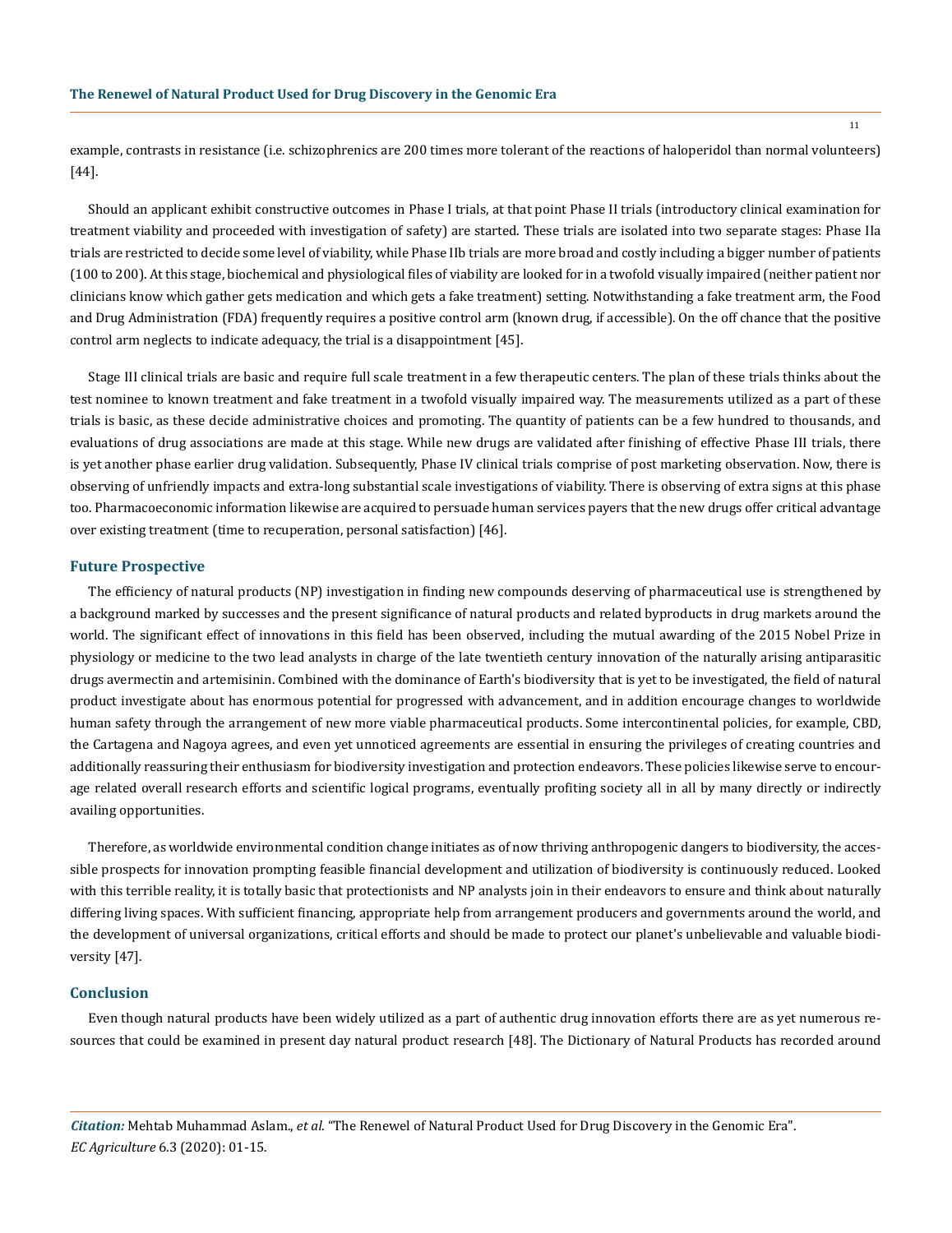200,000 plant optional metabolites to date, comprising around 170,000 one of novel structures (after the removal of replicas). Despite of this much success, it is likely that by far most of plant species have not been deliberately researched in drug disclosure struggles. Indeed, even the normal plant-based drug that are utilized by various people still should be all the more altogether explored.

Moreover, microorganisms exhibit an enriched biodiversity that exceeds those of eukaryotes and can have uncommon metabolic flexibility. Therefore, microorganisms flourish in even the most extreme natural conditions. Groups of such organisms show interesting prokaryotic assorted variety and can be viewed as 'bacterial hotspots'. In any case, under 1% of this huge biodiversity has been examined, basically attributable to non-cultivability in the lab. Utilizing metagenomics and heterologous expression strategies, we can increase better access to an excessively differing microbial community and possibly advantage from a vast wellspring of novel bioactive compounds.

#### **Conflict of Interest**

There is no conflict of interest found to declare.

## **Bibliography**

- 1. [Newman DJ and Cragg GM. "Natural products as sources of new drugs over the 30 years from 1981 to 2010".](https://www.ncbi.nlm.nih.gov/pubmed/22316239) *Journal of Natural Products* [75 \(2012\): 311-335.](https://www.ncbi.nlm.nih.gov/pubmed/22316239)
- 2. Harvey AL., *et al*[. "The re-emergence of natural products for drug discovery in the genomics era".](https://www.ncbi.nlm.nih.gov/pubmed/25614221) *Nature reviews Drug Discovery* 14 [\(2015\): 111-129.](https://www.ncbi.nlm.nih.gov/pubmed/25614221)
- 3. [Carter GT. "Natural products and Pharma 2011: Strategic changes spur new opportunities".](https://www.semanticscholar.org/paper/Natural-Products-and-Pharma-2011%3A-Strategic-Changes-Carter/37faecafe80a1d2e4f35c47b519ddc5e2f2f65b3) *Natural Product Reports* 28 (2011): 1783- [1789.](https://www.semanticscholar.org/paper/Natural-Products-and-Pharma-2011%3A-Strategic-Changes-Carter/37faecafe80a1d2e4f35c47b519ddc5e2f2f65b3)
- 4. [Cragg GM and Newman DJ. "Natural products: a continuing source of novel drug leads".](https://www.ncbi.nlm.nih.gov/pubmed/23428572) *Biochimica et Biophysica Acta (BBA)-General Subjects* [1830 \(2013\): 3670-3695.](https://www.ncbi.nlm.nih.gov/pubmed/23428572)
- 5. Butler MS., *et al*[. "Antibiotics in the clinical pipeline in 2013".](https://www.ncbi.nlm.nih.gov/pubmed/24002361) *The Journal of antibiotics* 66 (2013): 571-591.
- 6. [Drewry DH and Macarron R. "Enhancements of screening collections to address areas of unmet medical need: an industry perspec](https://www.ncbi.nlm.nih.gov/pubmed/20413343)tive". *[Current opinion in Chemical Biology](https://www.ncbi.nlm.nih.gov/pubmed/20413343)* 14 (2010): 289-298.
- 7. May BH., *et al*[. "Collections of traditional Chinese medical literature as resources for systematic searches".](https://www.ncbi.nlm.nih.gov/pubmed/23062022) *The Journal of Alternative [and Complementary Medicine](https://www.ncbi.nlm.nih.gov/pubmed/23062022)* 18 (2012): 1101-1107.
- 8. Wess G., *et al*[. "Medicinal chemistry: challenges and opportunities".](https://onlinelibrary.wiley.com/doi/abs/10.1002/1521-3773(20010917)40:18%3C3341::AID-ANIE3341%3E3.0.CO%3B2-D) *Angewandte Chemie International Edition* 40 (2001): 3341-3350.
- 9. [Oprea TI. "Property distribution of drug-related chemical databases".](https://www.ncbi.nlm.nih.gov/pubmed/10756480) *Journal of Computer-Aided Molecular Design* 14 (2000): 251-264.
- 10. Wetzel S., *et al*. "Biology‐oriented synthesis". *[Angewandte Chemie International Edition](https://onlinelibrary.wiley.com/doi/abs/10.1002/anie.201007004)* 50 (2011): 10800-10826.
- 11. Bauer RA., *et al*[. "Expanding the range of 'druggable'targets with natural product-based libraries: an academic perspective".](https://www.ncbi.nlm.nih.gov/pubmed/20202892) *Current [Opinion in Chemical Biology](https://www.ncbi.nlm.nih.gov/pubmed/20202892)* 14 (2010): 308-314.
- 12. Grabowski K., *et al*. "Scaffold diversity of natural products: inspiration for combinatorial library design". *Natural Product Reports* 25 (2008): 892-904.

*Citation:* Mehtab Muhammad Aslam., *et al*. "The Renewel of Natural Product Used for Drug Discovery in the Genomic Era". *EC Agriculture* 6.3 (2020): 01-15.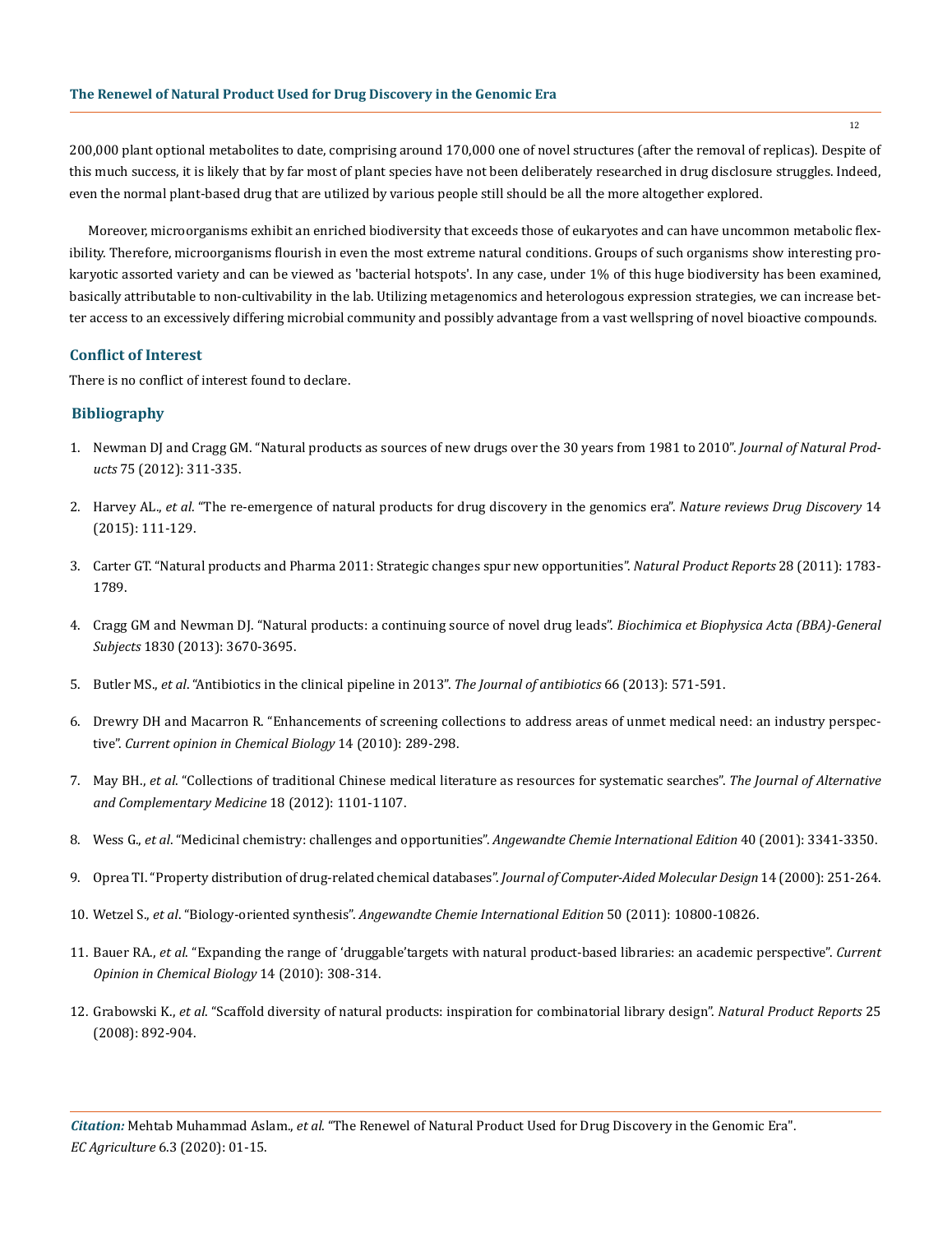- 13. Rosén J., *et al*[. "Novel chemical space exploration via natural products".](https://www.ncbi.nlm.nih.gov/pmc/articles/PMC2696019/) *Journal of Medicinal Chemistry* 52 (2009): 1953-1962.
- 14. Kellenberger E., *et al*[. "Similar interactions of natural products with biosynthetic enzymes and therapeutic targets could explain why](https://www.ncbi.nlm.nih.gov/pubmed/21779594) [nature produces such a large proportion of existing drugs".](https://www.ncbi.nlm.nih.gov/pubmed/21779594) *Natural Product Reports* 28 (2011): 1483-1492.
- 15. Fraser PD., *et al*[. "Application of high‐performance liquid chromatography with photodiode array detection to the metabolic profiling](https://onlinelibrary.wiley.com/doi/full/10.1111/j.1365-313X.2000.00896.x) [of plant isoprenoids".](https://onlinelibrary.wiley.com/doi/full/10.1111/j.1365-313X.2000.00896.x) *The Plant Journal* 24 (2000): 551-558.
- 16. Viegelmann C., *et al*[. "Metabolomic profiling and genomic study of a marine sponge-associated Streptomyces sp".](https://www.researchgate.net/publication/262815666_Metabolomic_Profiling_and_Genomic_Study_of_a_Marine_Sponge-Associated_Streptomyces_sp) *Marine Drugs* 12 [\(2014\): 3323-3351.](https://www.researchgate.net/publication/262815666_Metabolomic_Profiling_and_Genomic_Study_of_a_Marine_Sponge-Associated_Streptomyces_sp)
- 17. Hur M., *et al*[. "A global approach to analysis and interpretation of metabolic data for plant natural product discovery".](https://www.researchgate.net/publication/235750479_A_global_approach_to_analysis_and_interpretation_of_metabolic_data_for_plant_natural_product_discovery) *Natural Product Reports* [30 \(2013\): 565-583.](https://www.researchgate.net/publication/235750479_A_global_approach_to_analysis_and_interpretation_of_metabolic_data_for_plant_natural_product_discovery)
- 18. Gray AI., *et al*[. "Natural products isolation in modern drug discovery programs".](https://www.ncbi.nlm.nih.gov/pubmed/22367910) *In Natural Products Isolation Springer* (2012): 515- [534.](https://www.ncbi.nlm.nih.gov/pubmed/22367910)
- 19. Krizevski R., *et al*[. "Benzaldehyde is a precursor of phenylpropylamino alkaloids as revealed by targeted metabolic profiling and com](https://www.ncbi.nlm.nih.gov/pubmed/22727117)[parative biochemical analyses in Ephedra spp".](https://www.ncbi.nlm.nih.gov/pubmed/22727117) *Phytochemistry* 81 (2012): 71-79.
- 20. Buenafe OE., *et al*[. "Tanshinone IIA exhibits anticonvulsant activity in zebrafish and mouse seizure models".](https://www.ncbi.nlm.nih.gov/pmc/articles/PMC3837379/) *ACS Chemical Neuroscience* [4 \(2013\): 1479-1487.](https://www.ncbi.nlm.nih.gov/pmc/articles/PMC3837379/)
- 21. Wang X., *et al*[. "Differential cardioprotective effects of salvianolic acid and tanshinone on acute myocardial infarction are mediated by](https://www.ncbi.nlm.nih.gov/pubmed/21497648) unique signaling pathways". *[Journal of Ethnopharmacology](https://www.ncbi.nlm.nih.gov/pubmed/21497648)* 135 (2011): 662-671.
- 22. Narvi E., *et al*[. "Altered TUBB3 expression contributes to the epothilone response of mitotic cells".](https://www.researchgate.net/publication/234141750_Altered_TUBB3_expression_contributes_to_the_epothilone_response_of_mitotic_cells) *British Journal of Cancer* 108 (2013): [82-90.](https://www.researchgate.net/publication/234141750_Altered_TUBB3_expression_contributes_to_the_epothilone_response_of_mitotic_cells)
- 23. Alvarez RH., *et al*[. "Ixabepilone for the treatment of breast cancer".](https://www.tandfonline.com/doi/abs/10.3109/07853890.2011.579151?scroll=top&needAccess=true&journalCode=iann20) *Annals of medicine* 43 (2011): 477-486.
- 24. Oßwald C., *et al*[. "Modular construction of a functional artificial epothilone polyketide pathway".](https://www.ncbi.nlm.nih.gov/pubmed/23654254) *ACS Synthetic Biology* 3 (2014): 759- [772.](https://www.ncbi.nlm.nih.gov/pubmed/23654254)
- 25. [Brierley I. "Macrolide-induced ribosomal frameshifting: a new route to antibiotic resistance".](https://www.ncbi.nlm.nih.gov/pubmed/24332175) *Molecular Cell* 52 (2013): 613-615.
- 26. Berthier E., *et al*[. "Low-volume toolbox for the discovery of immunosuppressive fungal secondary metabolites".](https://journals.plos.org/plospathogens/article?id=10.1371/journal.ppat.1003289) *PLoS Pathogens* 9 [\(2013\).](https://journals.plos.org/plospathogens/article?id=10.1371/journal.ppat.1003289)
- 27. Chen L., *et al*[. "Genomics-driven discovery of the pneumocandin biosynthetic gene cluster in the fungus Glarea lozoyensis".](https://www.researchgate.net/publication/236922601_Genomics-driven_discovery_of_the_pneumocandin_biosynthetic_gene_cluster_in_the_fungus_Glarea_lozoyensis) *BMC Genomics* [14 \(2013\): 339.](https://www.researchgate.net/publication/236922601_Genomics-driven_discovery_of_the_pneumocandin_biosynthetic_gene_cluster_in_the_fungus_Glarea_lozoyensis)
- 28. [Neubig RR and Siderovski DP. "Regulators of G-protein signalling as new central nervous system drug targets".](https://www.nature.com/articles/nrd747) *Nature Reviews Drug Discovery* [1 \(2002\): 187-197.](https://www.nature.com/articles/nrd747)
- 29. Azzi M., *et al*[. "Corrosion performance and mechanical stability of 316L/DLC coating system: Role of interlayers".](https://www.sciencedirect.com/science/article/abs/pii/S0257897210003646) *Surface and Coatings Technology* [204 \(2010\): 3986-3994.](https://www.sciencedirect.com/science/article/abs/pii/S0257897210003646)

*Citation:* Mehtab Muhammad Aslam., *et al*. "The Renewel of Natural Product Used for Drug Discovery in the Genomic Era". *EC Agriculture* 6.3 (2020): 01-15.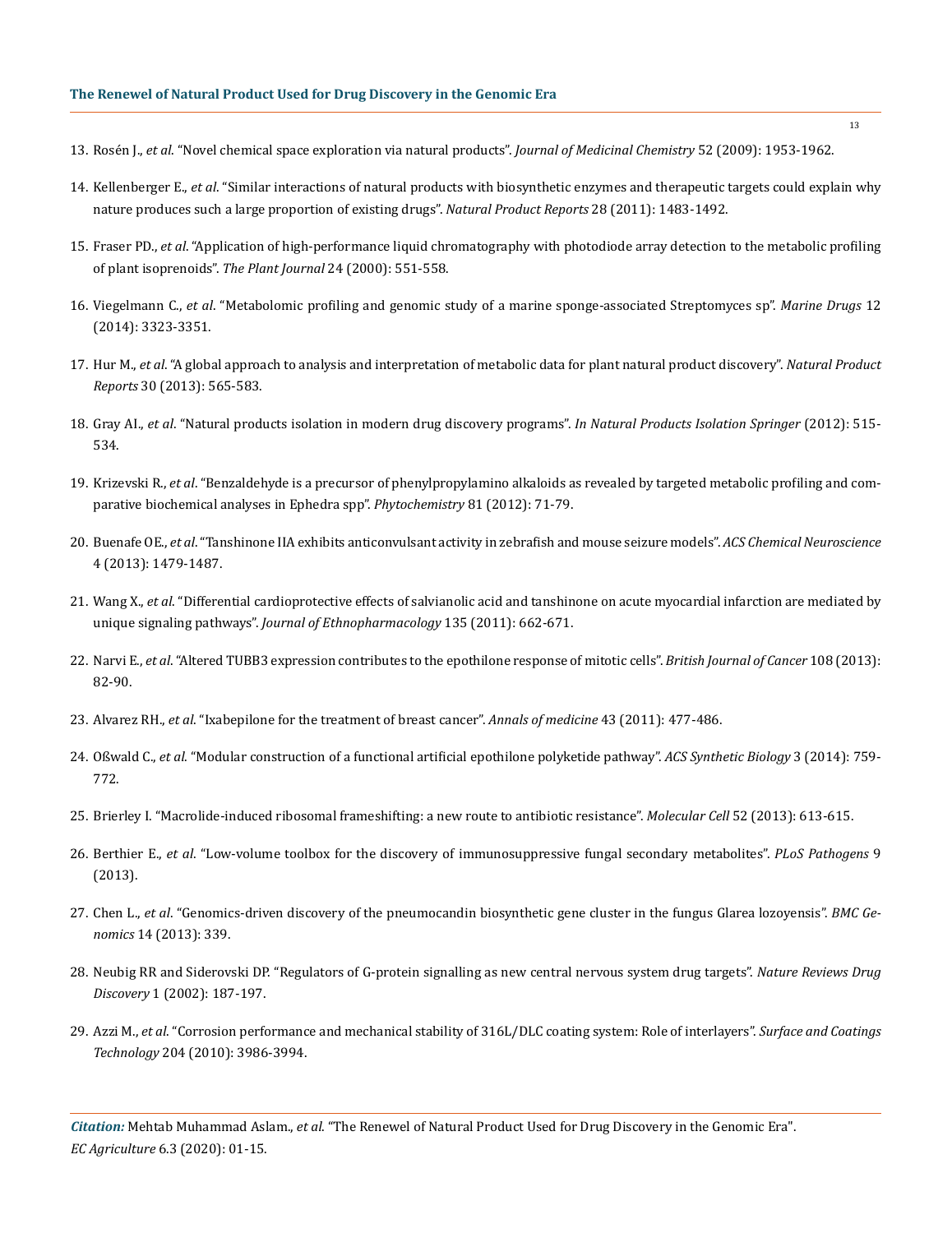- 30. Richardson B., *et al*[. "Identification of serotonin M-receptor subtypes and their specific blockade by a new class of drugs".](https://www.nature.com/articles/316126a0) *Nature* 316 [\(1985\): 126-131.](https://www.nature.com/articles/316126a0)
- 31. [Lipinski CA. "Drug-like properties and the causes of poor solubility and poor permeability".](https://www.ncbi.nlm.nih.gov/pubmed/11274893) *Journal of Pharmacological and Toxicological Methods* [44 \(2000\): 235-249.](https://www.ncbi.nlm.nih.gov/pubmed/11274893)
- 32. Hopkins AL., *et al*[. "Ligand efficiency: a useful metric for lead selection".](https://www.ncbi.nlm.nih.gov/pubmed/15109945) *Drug Discovery Today* 9 (2004): 430-431.
- 33. [Ashoor LA and Qusti SY. "Potential interactions between Cinnamon and Metformin treatment in diabetic rats".](http://www.biotech-asia.org/vol7no2/potential-interactions-between-cinnamon-and-metformin-treatment-in-diabetic-rats/) *Biosciences Biotechnol[ogy Research Asia](http://www.biotech-asia.org/vol7no2/potential-interactions-between-cinnamon-and-metformin-treatment-in-diabetic-rats/)* 7 (2016): 607-616.
- 34. Ji HY., *et al*[. "Evaluation of DA-9801, a new herbal drug for diabetic neuropathy, on metabolism-mediated interaction".](https://www.ncbi.nlm.nih.gov/pubmed/23371804) *Archives of [Pharmacal Research](https://www.ncbi.nlm.nih.gov/pubmed/23371804)* 36 (2013): 1-5.
- 35. [MacGowan A and Albur M. "Frontline antibiotic therapy".](https://www.ncbi.nlm.nih.gov/pubmed/23760700) *Clinical Medicine* 13 (2013): 263.
- 36. Higueruelo AP., *et al*[. "Protein–protein interactions as druggable targets: recent technological advances".](https://www.ncbi.nlm.nih.gov/pubmed/23735579) *Current Opinion in Pharmacology* [13 \(2013\) 791-796.](https://www.ncbi.nlm.nih.gov/pubmed/23735579)
- 37. Khoo KH., *et al*[. "Drugging the p53 pathway: understanding the route to clinical efficacy".](https://www.ncbi.nlm.nih.gov/pubmed/24577402) *Nature Reviews Drug Discovery* 13 (2014): [217-236.](https://www.ncbi.nlm.nih.gov/pubmed/24577402)
- 38. Jones RJ., *et al*[. "The novel anticancer agent JNJ-26854165 induces cell death through inhibition of cholesterol transport and degrada](https://www.ncbi.nlm.nih.gov/pubmed/23820125)tion of ABCA1". *[Journal of Pharmacology and Experimental Therapeutics](https://www.ncbi.nlm.nih.gov/pubmed/23820125)* 346 (2013): 381-392.
- 39. Kaida D., *et al*[. "Spliceostatin A targets SF3b and inhibits both splicing and nuclear retention of pre-mRNA".](https://www.ncbi.nlm.nih.gov/pubmed/17643111) *Nature Chemical Biology* [3 \(2007\): 576.](https://www.ncbi.nlm.nih.gov/pubmed/17643111)
- 40. Shen C-y., *et al*[. "Development and characterization of an orodispersible film containing drug nanoparticles".](https://www.ncbi.nlm.nih.gov/pubmed/24103635) *European Journal of Phar[maceutics and Biopharmaceutics](https://www.ncbi.nlm.nih.gov/pubmed/24103635)* 85 (2013): 1348-1356.
- 41. Strovel J., *et al*[. "Early drug discovery and development guidelines: for academic researchers, collaborators, and start-up companies".](https://www.ncbi.nlm.nih.gov/books/NBK92015/) [In Assay Guidance Manual, Eli Lilly & Company and the National Center for Advancing Translational Sciences \(2016\).](https://www.ncbi.nlm.nih.gov/books/NBK92015/)
- 42. Van Kesteren C., *et al*. "Yondelis[®\(trabectedin, ET-743\): the development of an anticancer agent of marine origin](https://www.researchgate.net/publication/10578197_Yondelis_trabectedin_ET-743_The_development_of_an_anticancer_agent_of_marine_origin)". *Anti-cancer Drugs* 14 [\(2003\): 487-502.](https://www.researchgate.net/publication/10578197_Yondelis_trabectedin_ET-743_The_development_of_an_anticancer_agent_of_marine_origin)
- 43. McWilliams., *et al*[. "North from Mexico: The Spanish-Speaking People of the United States: The Spanish-Speaking People of the United](https://publisher.abc-clio.com/9781440836831/) [States ABC-CLIO". \(2016\).](https://publisher.abc-clio.com/9781440836831/)
- 44. Jordá EG. "Nobel Science Prizes". *Clinical and Translational Oncology* 11 (2009): 708.
- 45. [Swinney D. "Phenotypic vs. target‐based drug discovery for first‐in‐class medicines".](https://www.ncbi.nlm.nih.gov/pubmed/23511784) *Clinical Pharmacology and Therapeutics* 93 [\(2013\): 299-301.](https://www.ncbi.nlm.nih.gov/pubmed/23511784)
- 46. Kunkel EJ., *et al*[. "Rapid structure-activity and selectivity analysis of kinase inhibitors by BioMAP analysis in complex human primary](https://www.ncbi.nlm.nih.gov/pubmed/15357924) cell-based models". *[Assay and Drug Development Technologies](https://www.ncbi.nlm.nih.gov/pubmed/15357924)* 2 (2004): 431-442.

*Citation:* Mehtab Muhammad Aslam., *et al*. "The Renewel of Natural Product Used for Drug Discovery in the Genomic Era". *EC Agriculture* 6.3 (2020): 01-15.